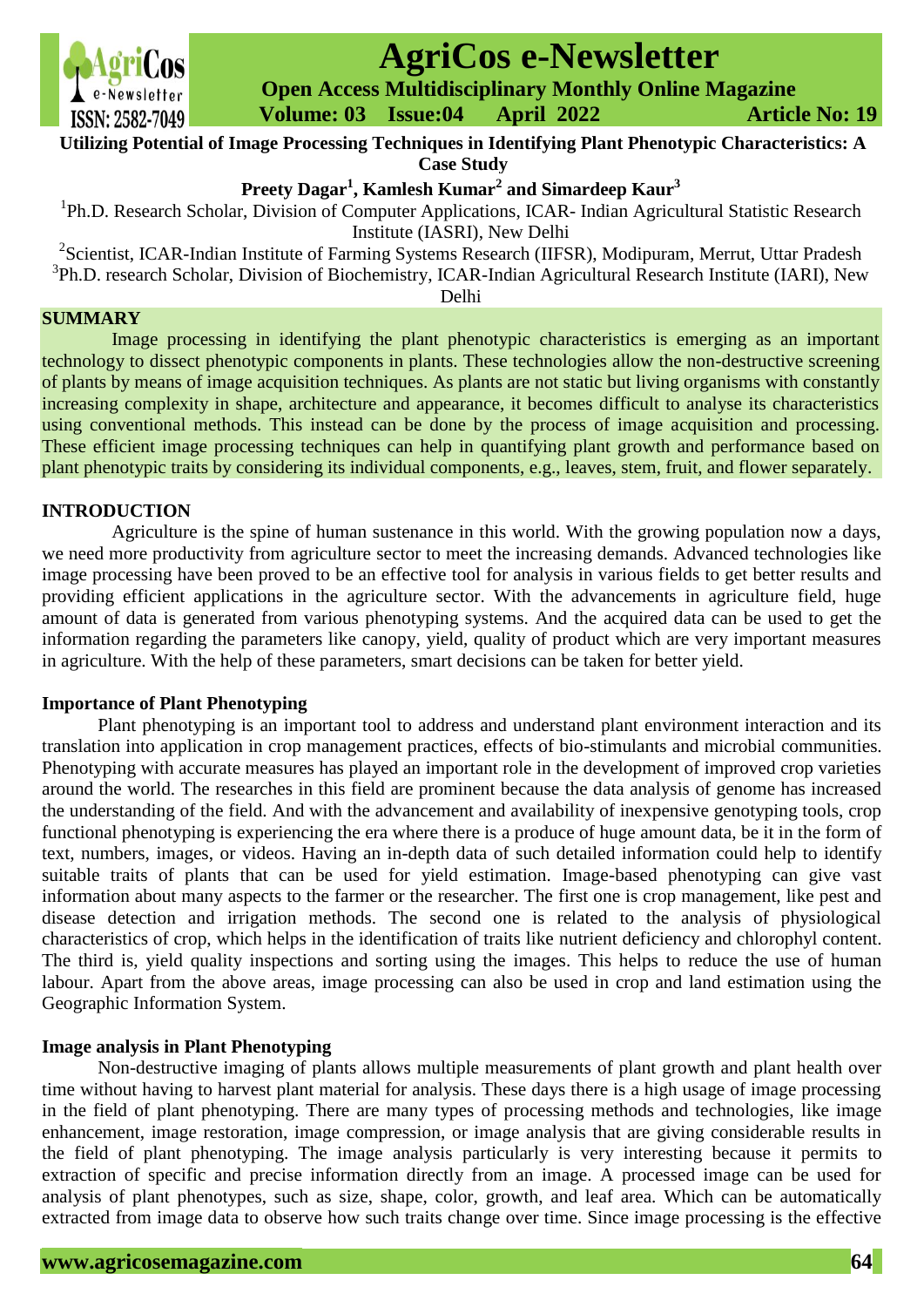tool for the analysis of parameters, when it is combined with a communication network, it can be used to connect with the subject matter expert and get expert advice within time and at an affordable cost.

#### **Case study**

Experiments conducted by a research group presented methodologies like four-light photometric stereo that were able to extract 3D surface texture from plant at a high resolution. The RGB-D cameras such as the Microsoft Kinect was used for the experiments. This technology was used for the detection of meristem for weeding operation. Other methods were used to measure potato sizes in-the-field using 3D image.

| Tabiel, Experiments conducted |                |    |                                                          |  |
|-------------------------------|----------------|----|----------------------------------------------------------|--|
| <b>S. No.</b>                 | <b>Purpose</b> | of | Name of the experiment                                   |  |
|                               | experiment     |    |                                                          |  |
|                               | Weed detection |    | 2D weed detection and analysis in the field              |  |
|                               |                |    | 3D weed detection and analysis in the field              |  |
|                               |                |    | Static four-source photometric stereo for plant analysis |  |
|                               |                |    | Two-source photometric stereo for plant analysis from a  |  |
|                               |                |    | moving platform                                          |  |
|                               | Measurement    | of | Measurement of the size distribution of potatoes as they |  |
|                               | potato size    |    | are harvested in the field                               |  |

#### **Table1. Experiments conducted**

Here the size of potato was calculated using 3D image and was compared with the original size. The system gave the accuracy of within 10% for extended periods and in a range of environmental conditions. The findings of Smith et al. (2018), are significantly important because it used the 3D images, removing the barrier like parallax, perspective, occlusion and changes in background light cause by using 2D images. The experiments also open up opportunities for measurement the size of fruits and vegetables like it is done for potatoes.

| <b>S. No.</b> | <b>Experiment</b> | <b>Findings</b>                                                         |
|---------------|-------------------|-------------------------------------------------------------------------|
|               | Weed detection    | Different 2D and 3D weed analysis methods were implemented              |
|               |                   | A highly functional user-interface was used to pull together the        |
|               |                   | algorithms into one place                                               |
|               |                   | Analysis and export data in a variety of parameters were modified to    |
|               |                   | examine their effect on the resulting estimations                       |
|               |                   | Vegetation was detected and meristem of plants was localised            |
| ∍             | Measurement of    | Accuracy levels of within 10% both in the lab and in field              |
|               | potato size       | The system is also able to operate with a relatively wide range of      |
|               |                   | potato sizes $(\le 45, 45 - 65, 65 - 80, \text{ and } 80 + \text{ mm})$ |
|               |                   | It demonstrated key technologies and functionalities that would be      |
|               |                   | used to implement the efficient potato harvester                        |

Table 2. Salient findings of the experiments

#### **CONCLUSION**

The experiments successfully showcased how 2D and 3D image analysis can help to extract the plant phenotypic characteristics. However, there are areas on which the improvements can be done in the future for efficient results. Like if the cameras with depth of less than 1mm can be used, it can detect the small details in the leaf. Because of the potential to replicate the experiments easily in the field, the long-term potential benefits to agriculture are very great. And of its low cost, the technology of 2D and 3D Image processing is easy to access and can be widely applied. There is a great difference in the consistency of imaging techniques in environmentally controlled growth chambers and fields. This variation inconsistency should be kept in mind to